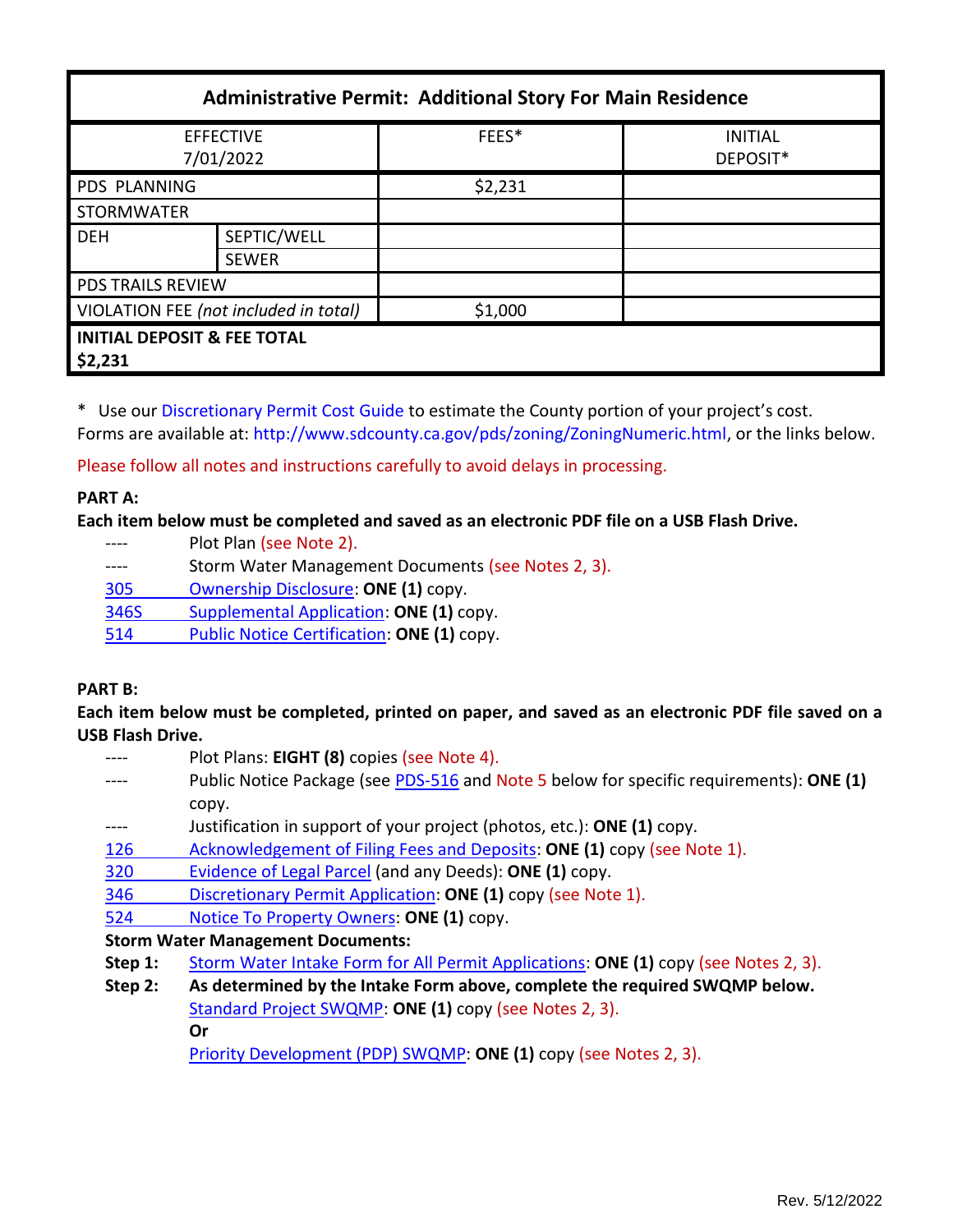# **PART C:**

**All items below are for your information. Please do not bring in these items.**

- 090 [Minimum Plot Plan Information](http://www.sdcounty.ca.gov/pds/docs/pds090.pdf)
- 209 [Defense and Indemnification Agreement FAQs](http://www.sdcounty.ca.gov/pds/zoning/formfields/PDS-PLN-209.pdf)
- [515 Public Notice Procedure](http://www.sdcounty.ca.gov/pds/zoning/formfields/PDS-PLN-515.pdf)
- 516 [Public Notice Applicant's Guide](http://www.sdcounty.ca.gov/pds/zoning/formfields/PDS-PLN-516.pdf)
- [906 Signature Requirements](http://www.sdcounty.ca.gov/pds/zoning/formfields/PDS-PLN-906.pdf)
	- [Policy G-3: Determination of Legal Parcel](http://www.sdcounty.ca.gov/pds/zoning/formfields/POLICY-G-3.pdf)

# **NOTES:**

## 1. **IMPORTANT:**

A Registered Property Owner **MUST SUBMIT** a **Signed Letter of Authorization** for an Agent if; An Authorized Agent signs the PDS-346 form and is not the registered owner of the parcel.

Or, the parcel is owned by two or more registered owners.

Or, not all of the registered owners are signing the PDS-346 form.

Or, the Authorized Agent is not the Financially Responsible Party.

Or, the parcel is owned by a Corporation.

## **ADDITIONALLY:**

Financially Responsible Party **MUST SIGN** form PDS-126.

Financially Responsible Party **INFORMATION MUST MATCH EXACTLY** on form PDS-126 Authorized Agent **may sign** form PDS-346 **ONLY IF ATTACHED** to a **Signed Letter of Authorization.**

- 2. Save each complete Study, Report, Plot Plan, Map, etc., as an electronic PDF file onto ONE (1) USB Flash Drive. Provide only ONE (1) USB Flash Drive. Submit only the requested files. Files CANNOT have any security restrictions or passwords. Please name each PDF file on the USB Flash Drive based on the "Title or Type" of document being submitted (examples: Plot Plan, Resource Protection Study, Grading Plan). Please note: the USB Flash Drive will not be returned.
- 3. The Storm Water Intake Form determines whether a project requires a Standard SWQMP or Priority Development Project (PDP) SWQMP. These forms and documents must be submitted on paper and as PDF files on the USB Flash Drive and have all required signatures.
- 4. Plot plans, elevation drawings, floor plans, etc. (must be at least 11" x 17") are to be stapled together in sets and folded to 8½" x 11" with the lower right-hand corner exposed.
- 5. Notice of the application shall be given to all property owners within 500' (feet) from the applicant's property and a minimum of 20 different owners. For example, if 20 different property owners cannot be found within a 500' radius, the notice area shall be expanded until 20 property owners are available for notification. See table below for more details.

| 500' Min. Distribution Distance of                                         | 1000' Min. Distribution Distance of        | 1500' Min. Distribution Distance of         |
|----------------------------------------------------------------------------|--------------------------------------------|---------------------------------------------|
| <b>Public Notices; Min. of 20 Property</b>                                 | <b>Public Notices; Min. of 50 Property</b> | <b>Public Notices; Min. of 100 Property</b> |
| <b>Owners</b>                                                              | <b>Owners</b>                              | <b>Owners</b>                               |
| • Administrative Permits                                                   | • Agricultural Preserve Establishment/     | • General Plan Amendment                    |
| • Habitat Loss Permits                                                     | Disestablishment                           | $\bullet$ Rezone                            |
| • Minor Use Permits                                                        | • Alcoholic Beverage License               | • Specific Plan Amendment                   |
| • Open Space Encroachment                                                  | • Open Space Vacation                      | • Major Use Permit                          |
| • Reclamation Plan                                                         | • Tentative Map (<50 lots)                 | • Tentative Map (>50 lots)                  |
| • Site Plan (<10,000 sq ft.)                                               | • Site Plan (>10,000 sq ft)                | • Site Plan (>25,000 sq ft)                 |
| • Tentative Parcel Map                                                     | • Appeals of above projects                | • Appeals of above projects                 |
| $\bullet$ Variance<br>• Wireless Facilities<br>• Appeals of above projects |                                            |                                             |